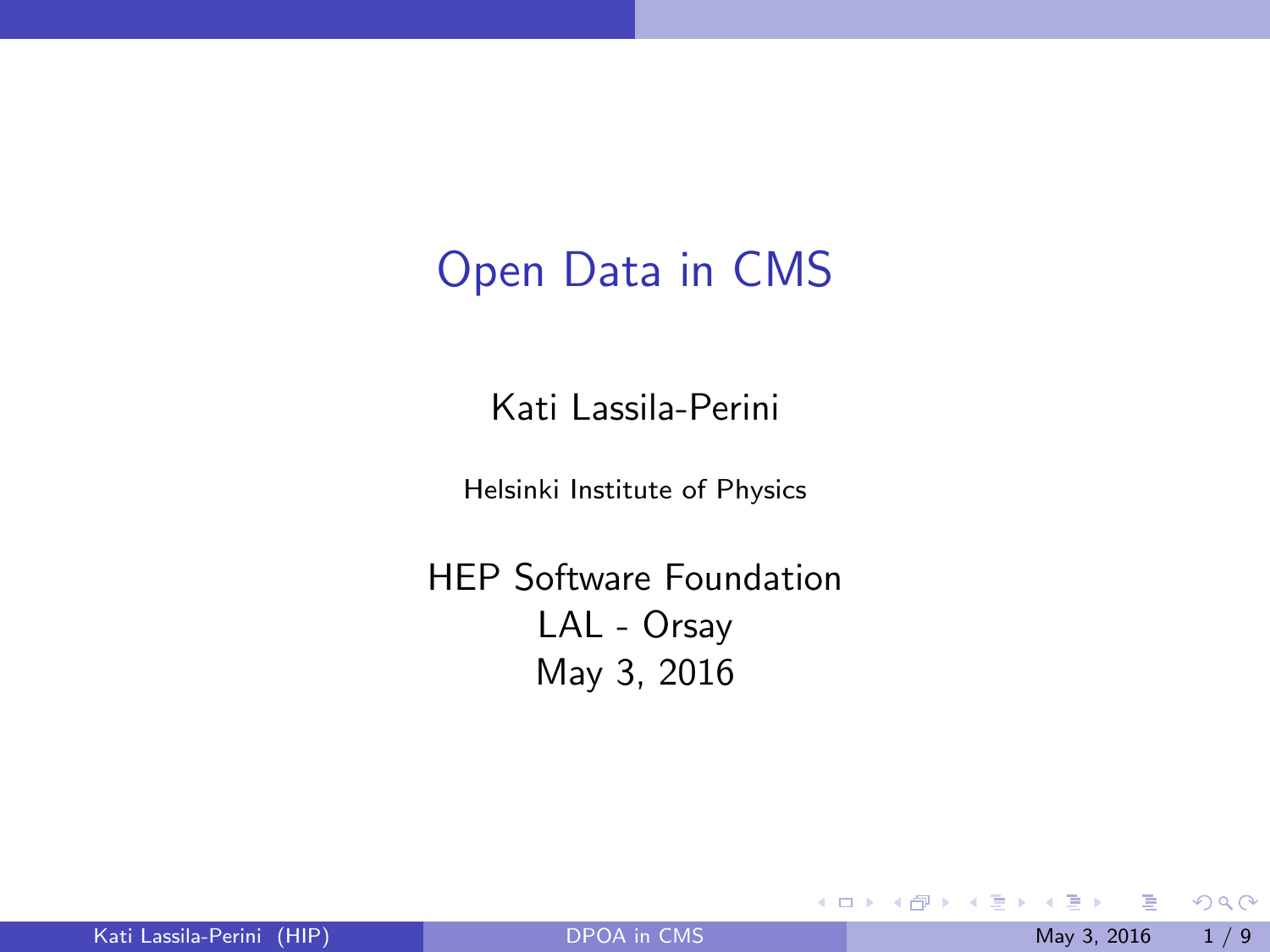## <span id="page-1-0"></span>CMS data levels and open data

- CMS experiment has approved a data preservation, re-use and open access policy, which underlines the will to preserve the data and defines the approach to access to them at various levels:
	- $\triangleright$  Level 1 Open access publication and additional numerical data
	- $\blacktriangleright$  Level 2 Simplified data for outreach and education
	- $\blacktriangleright$  Level 3 Reconstructed data and the software to analyze them
	- $\blacktriangleright$  Level 4 Raw data, and the software to reconstruct and analyze them.

### CMS Open Data

- CMS continues publishing and promoting levels 1 & 2.
- CMS made the first release of reconstructed data in November 2014. 28 TB of 2010 collision data in AOD format.
- **•** The latest CMS data release in April 2016
	- $>$  100 TB of 2011 collision data in AOD format
	- $\ge$  > 200 TB of corresponding MC data

(□) (母)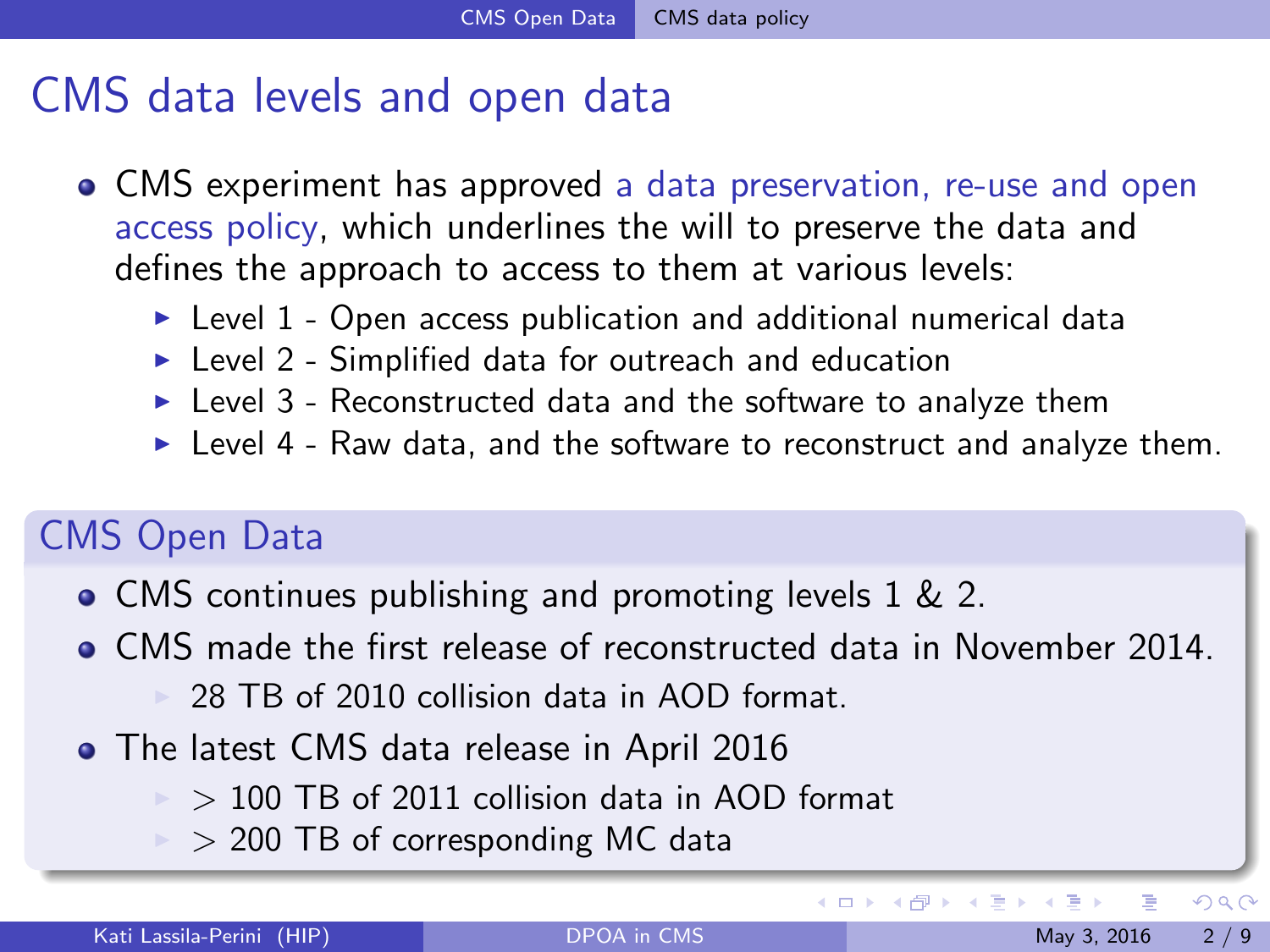# <span id="page-2-0"></span>CMS Open Data release

### **o** Data

- $\triangleright$  CMS collision data in format used in analysis by CMS physicists (AOD)
- $\blacktriangleright$  In the latest release, a partial set of simulated MC included (for the first release no corresponding MC available)
- $\triangleright$  For future releases, include "miniAOD" (less complete, but more compact and easier to use)

Tools

- $\triangleright$  VM image of the computing environment
- $\triangleright$  Access to the corresponding software and condition data
- $\triangleright$  Access to data through xrootd or direct download

#### **•** Instructions

- ► Basic instructions to get started ( $\approx$  15 mins to setup) with examples
- $\triangleright$  Basic description of the physics objects
- Examples of derived datasets to be used in different education and outreach contexts
	- $\blacktriangleright$  Event display, online histogramming
	- $\triangleright$  Code to produce the derived datasets

 $\Omega$ 

イロト イ母 トイヨ トイヨト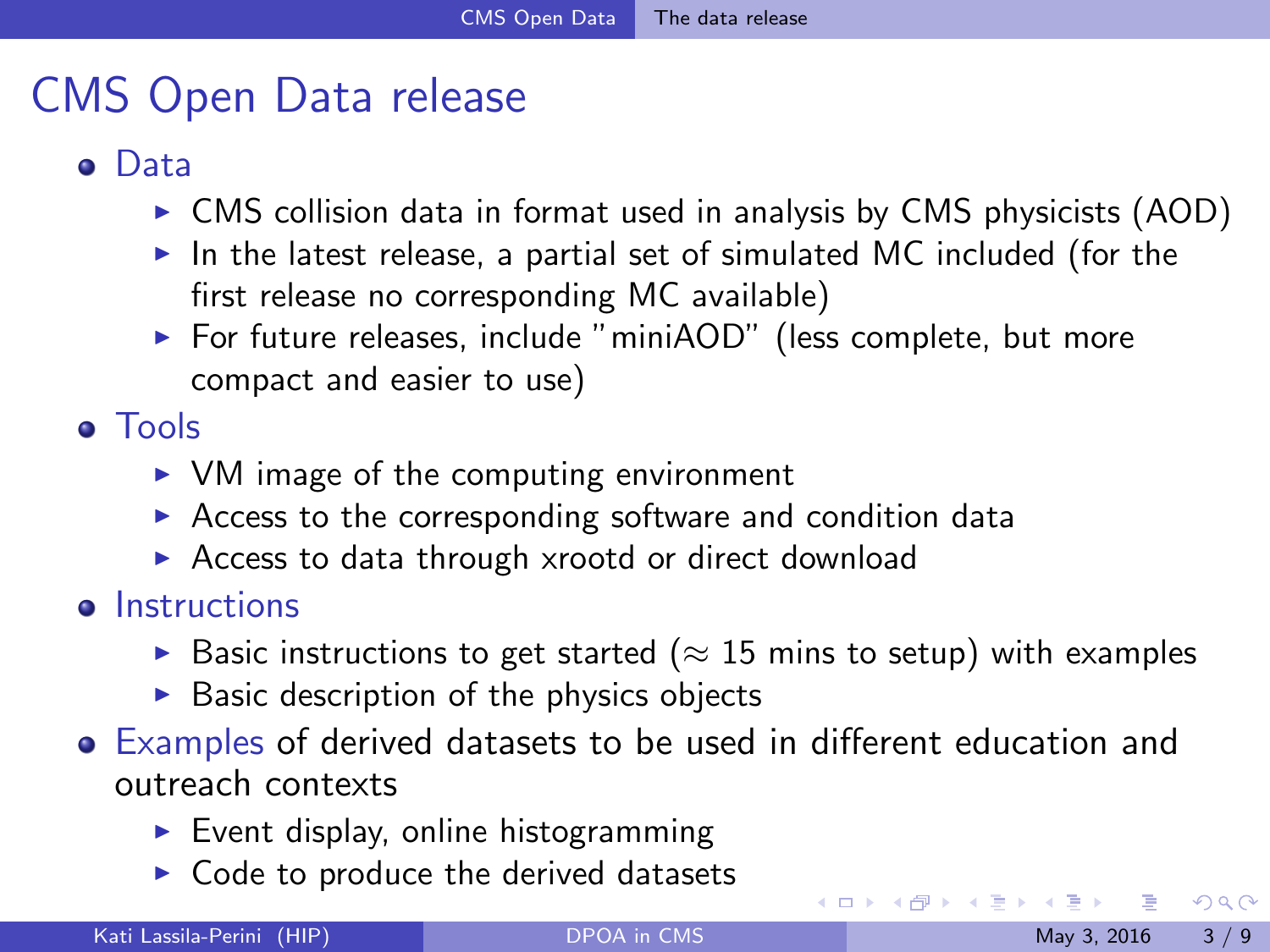# <span id="page-3-0"></span>The challenge: knowledge preservation

- In HEP, we are doing well with the "immediate" metadata, such as
	- $\triangleright$  beam conditions, event and run numbers, provenance information (raw data from which data have been reconstructed, the software version used in the reconstruction)...

recorded together with the data records at the time of creation.

- We are doing poorly with the "context" metadata, such as
	- $\triangleright$  how to pick up the right objects in the data
	- $\triangleright$  how to know if there are additional selections, corrections...

in general, the practical information needed to put the data in context and analyze them: information, which is readily available and even obvious at the time of the data analysis, but easily forgotten.

#### Open Data helps/forces us to meet this challenge

**Information must be collected and released together with the data.** 

イロト イ押 トイヨト イヨ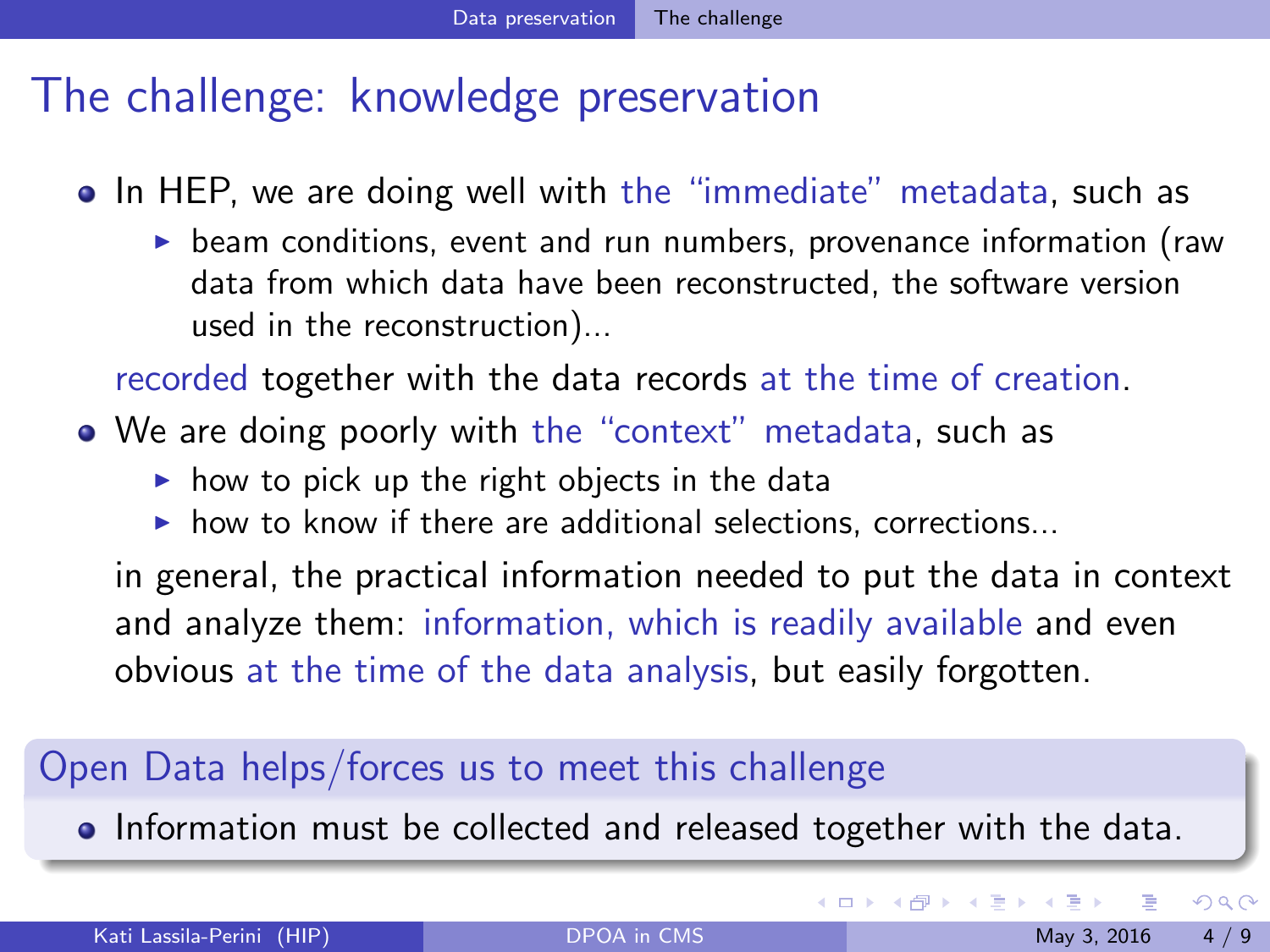### <span id="page-4-0"></span>What is new on the portal: a walk-through

- $\blacktriangleright$  [About CMS data updated to mention simulated data](http://opendata.cern.ch/about/CMS)
- [New event display with enhanced functionalities and new example events from 2011](http://opendata.cern.ch/visualise/events/CMS)
- [Updated instructions for 2011 data for installing CMS Open Data VM](http://opendata.cern.ch/VM/CMS/)
- [Updated instructions for 2011 data for Getting started](http://opendata.cern.ch/getting-started/CMS)
- [New example to reproduce di-muon spectrum with 2010 data](http://opendata.cern.ch/record/560)
- ▶ [CMS research collections several new collections](http://opendata.cern.ch/research/CMS)
- [Enhanced trigger explanation with trigger paths and config files for primary datasets](http://opendata.cern.ch/record/16)
- $\triangleright$  [Run-Release-Trigger configuration information summarized in a table](http://opendata.cern.ch/collection/CMS-Trigger-Information)
- $\triangleright$  [New MC records with detailed generator information through config files](http://opendata.cern.ch/record/1300)
- [Config files stored in a collection not for direct browsing but useful as linked to the datasets](http://opendata.cern.ch/collection/CMS-Configuration-Files)
- [New validation utilities collection to host also the validation code for legacy datasets](http://opendata.cern.ch/collection/CMS-Validation-Utilities)
- $\triangleright$  [The condition data is stored on the portal for the sake of consistency \(no need to download\)](http://opendata.cern.ch/collection/CMS-Condition-Data)
- [New records in the Tools collections for updated examples, CMSSW, new VM and VM contextualisation scripts...](http://opendata.cern.ch/collection/CMS-Tools)

メロメ メ都 メメ きょくきょ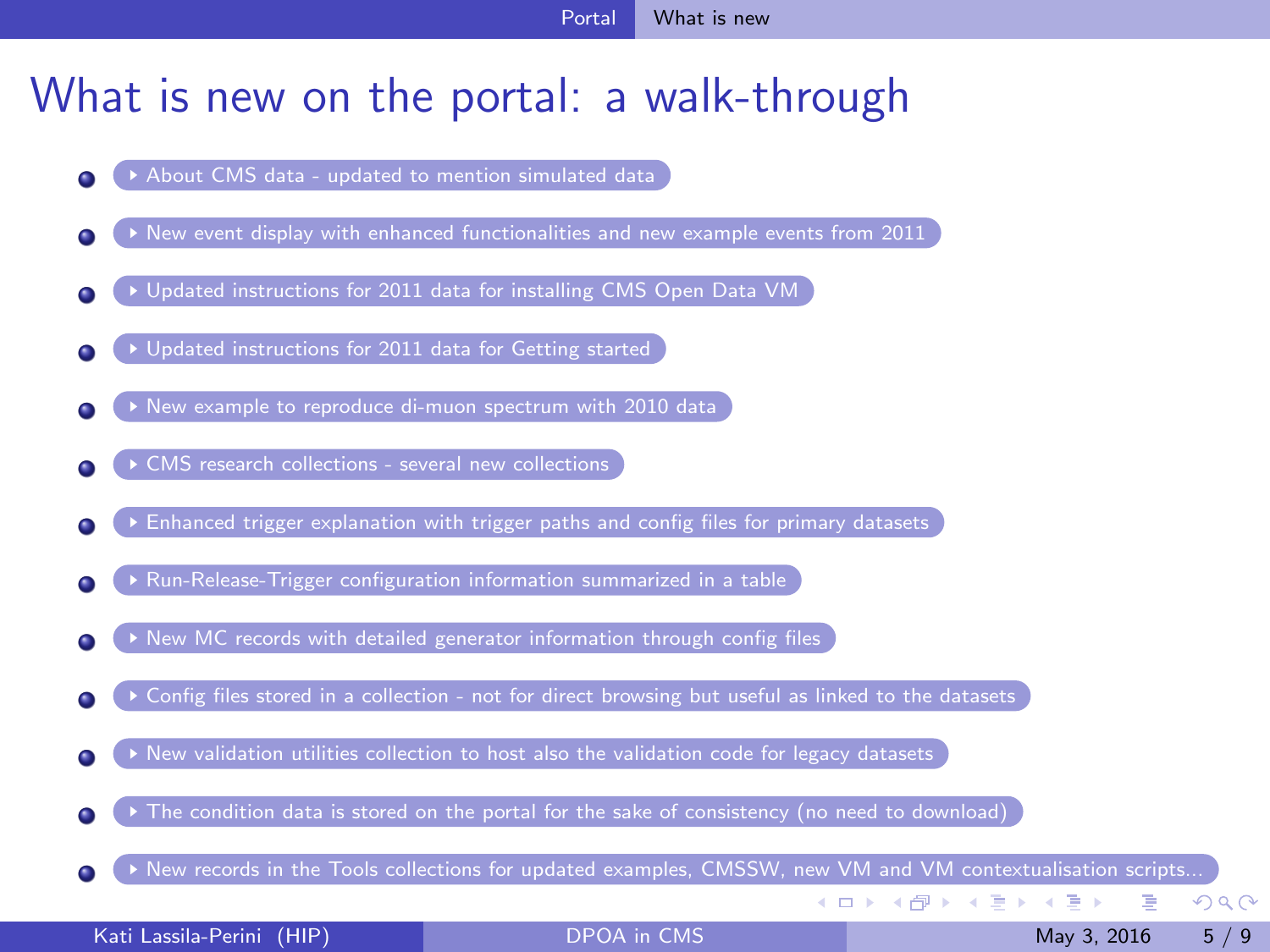# <span id="page-5-0"></span>Open data benchmark/validation analyses

- Several benchmark analyses on AOD for validation and for external users soon on the portal:
	- $\triangleright$  high-level validation for each released primary dataset
	- $\blacktriangleright$  feasible with the available data
	- $\triangleright$  possibility for comparison (later) with data at other beam energies
	- $\triangleright$  not too complicated but nevertheless interesting physics objects
	- $\blacktriangleright$  published reference available.



 $\Omega$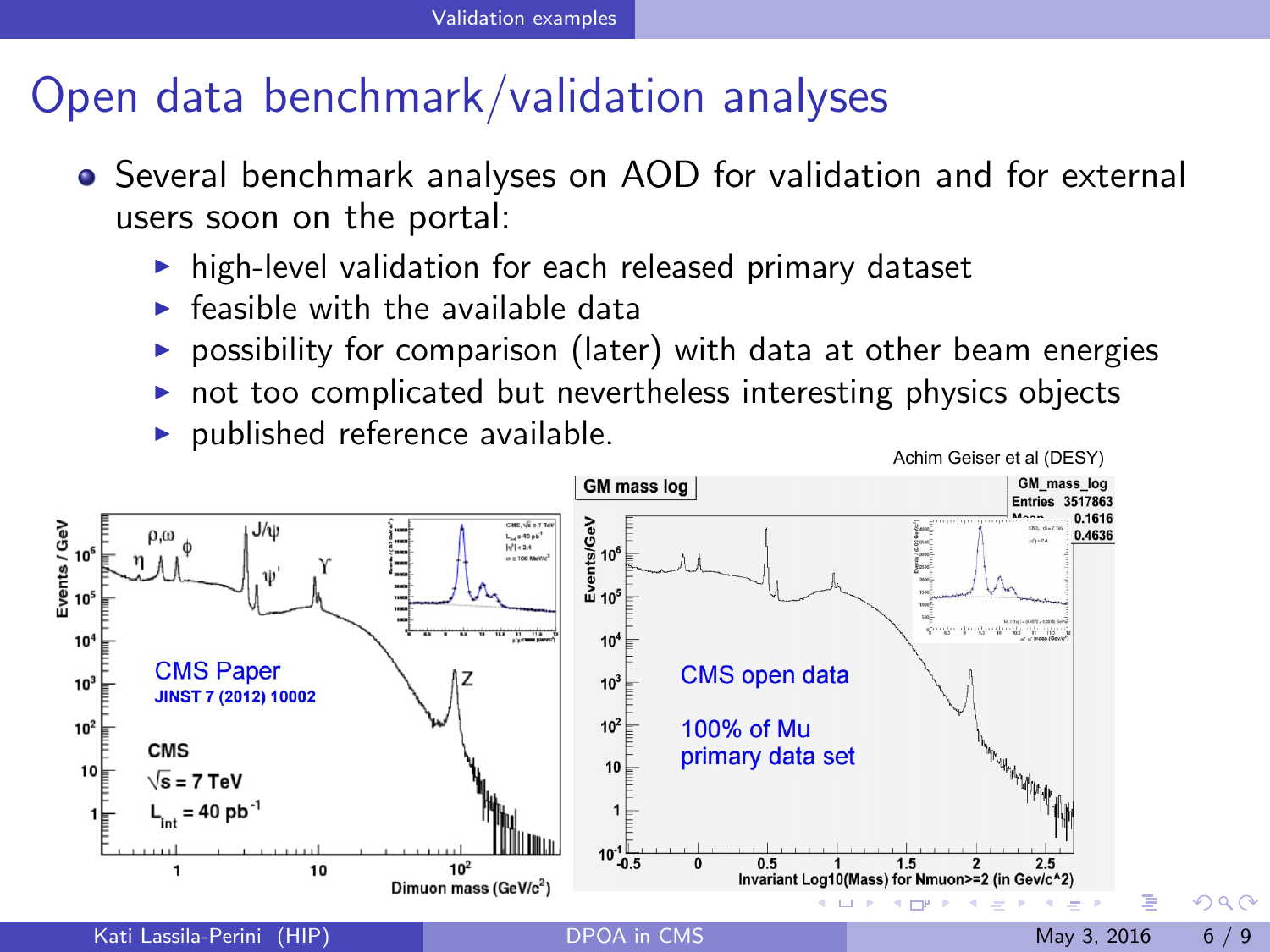### <span id="page-6-0"></span>Examples of open data usage

- Ongoing analysis at MIT on jet substructure
	- $\triangleright$  a small group with a theorist, a post-doc and undergraduate
	- $\triangleright$  got started with the instructions on portal, and got help on volunteering basis from MIT and US CMS colleagues
	- $\blacktriangleright$  aiming for a publication
	- $\triangleright$  willing to contribute to the documentation to help other users
- Research into cloud computing security
	- $\triangleright$  testing data deletions and operations by the local file system
	- $\triangleright$  the nature of the data itself is not relevant, but LHC data ideal.
- Pilot project on teaching applicatios for high-schools
	- $\triangleright$  ideas from physics teachers on further education course at CERN
	- $\triangleright$  based on the existing tools online tools (event display...)
- **•** External resources have been generated
	- $\triangleright$  IFCA provides computing resources https://cmsopendata.ifca.es/

 $\Omega$ 

K ロ ⊁ K 個 ≯ K 君 ⊁ K 君 ≯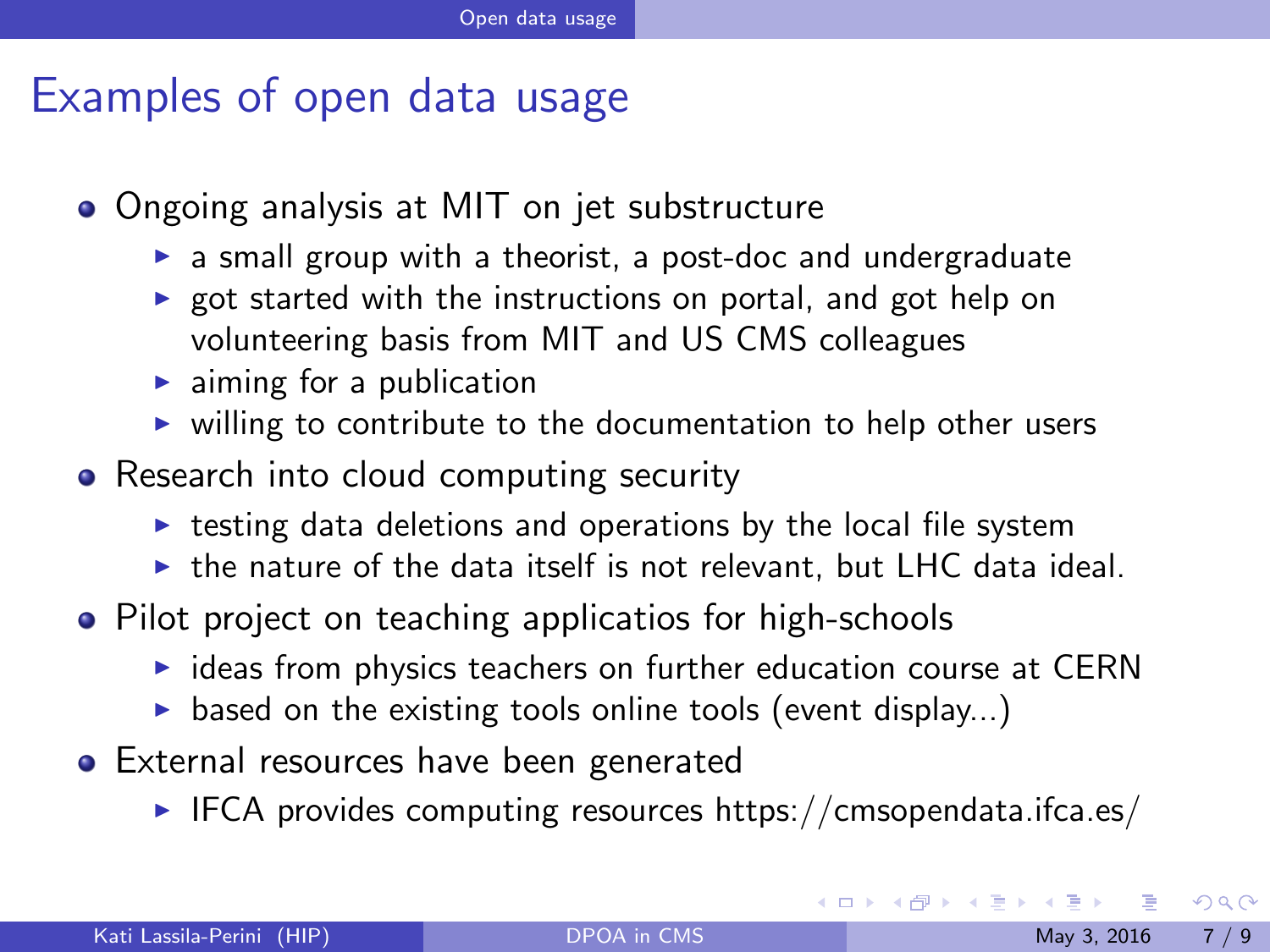<span id="page-7-0"></span>



Extremely preliminary from Wei Xue (limited sample size, missing MinBias, no JEC factors)



#### **ABOUT**



Look to the LHC CMS detector from inside, start analyzing its data.

Instituto de Física de Cantabria provides you with a virtual environment for CMS Open Data analysis for educational use, developed in collaboration with aconium.

イロト イ部 トメ ヨ トメ ヨト